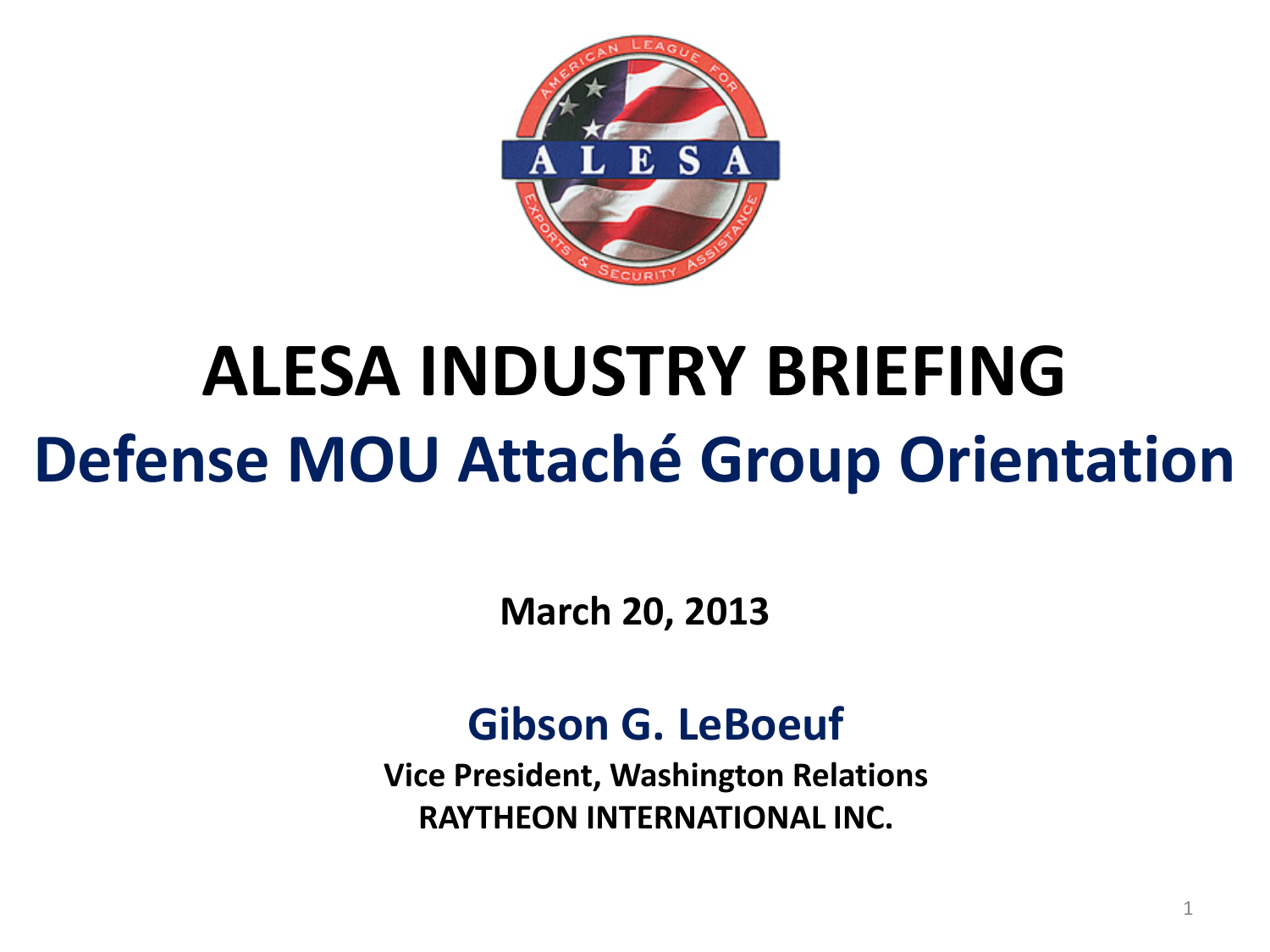

**ALESA**

<http://www.alesa.org/>

- American League for Exports and Security Assistance (ALESA)
- Key defense industry advocate for over 35 years
	- Open to all U.S. firms; membership includes major U.S. defense firms
	- Has excellent relationships with DoD, DoS, and Congressional staffs working export control issues
- Works closely with National Defense Industrial Association (NDIA), Aerospace Industries Association (AIA), and other defense industry groups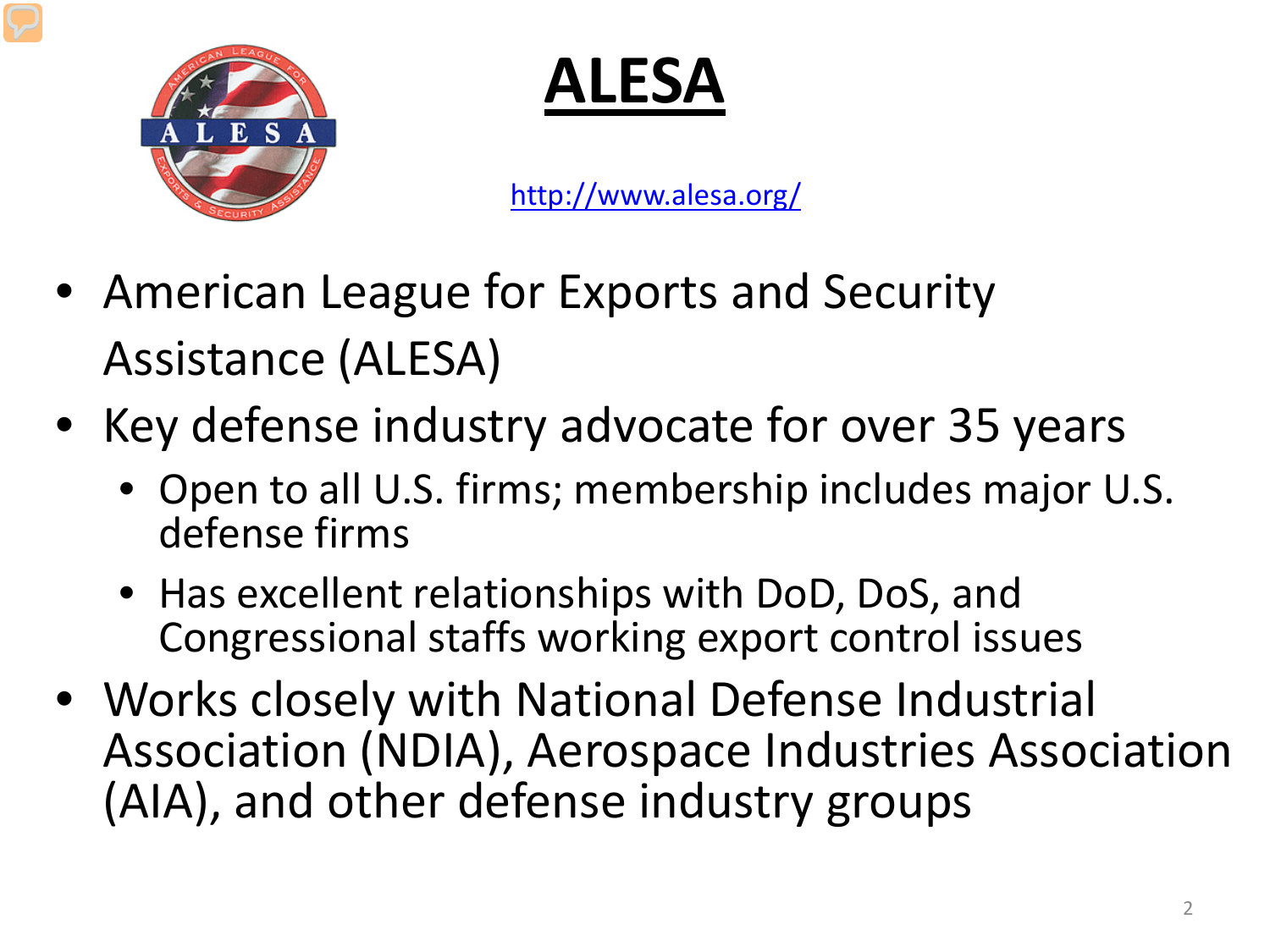### **Overview**

- **Principle of Defense Exports**
- **Relationships and Teaming**
- **Common Interests / Challenges**
- **Ethics and Compliance**
- **Take Away**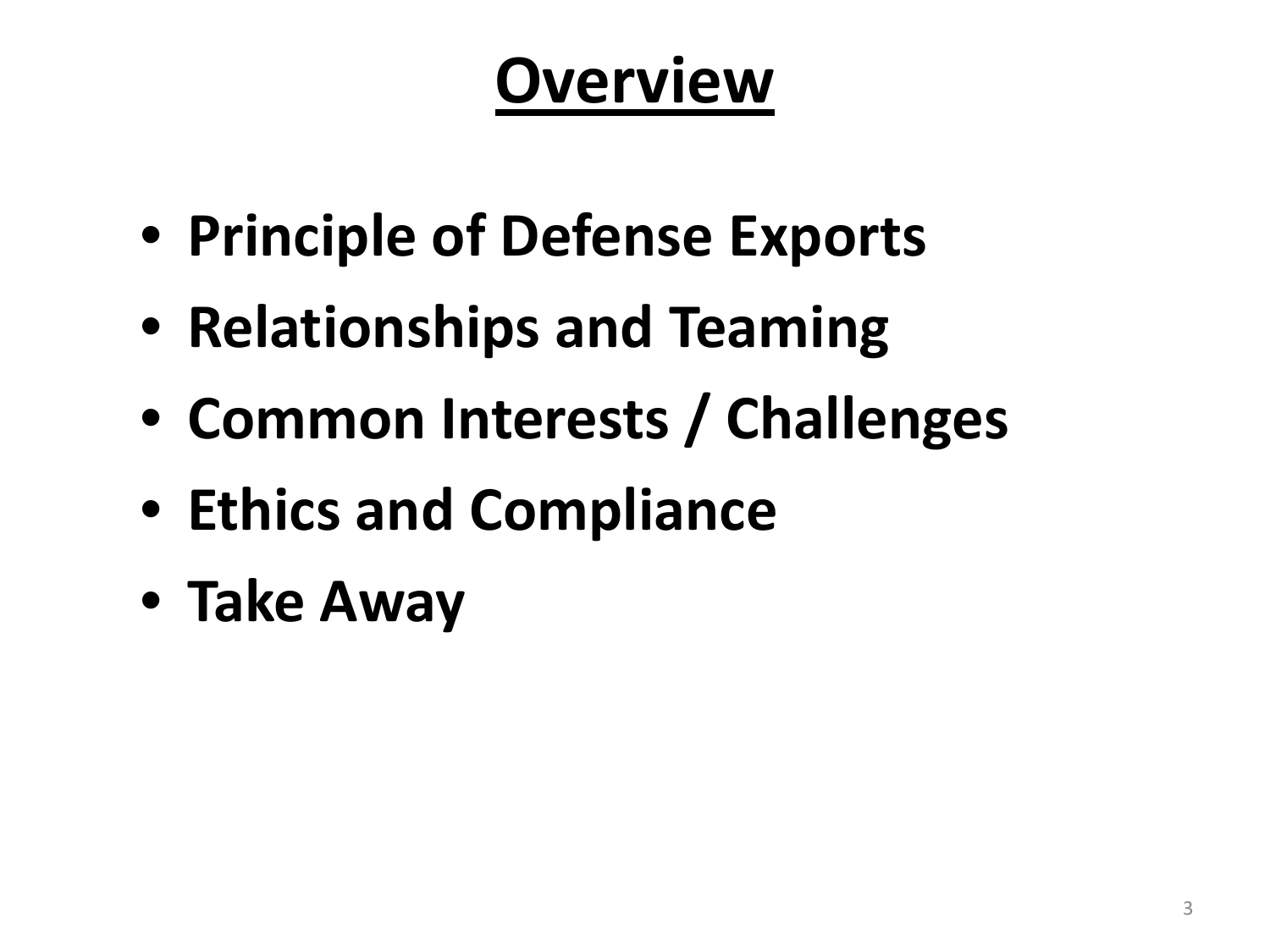### **Understanding Relationships**

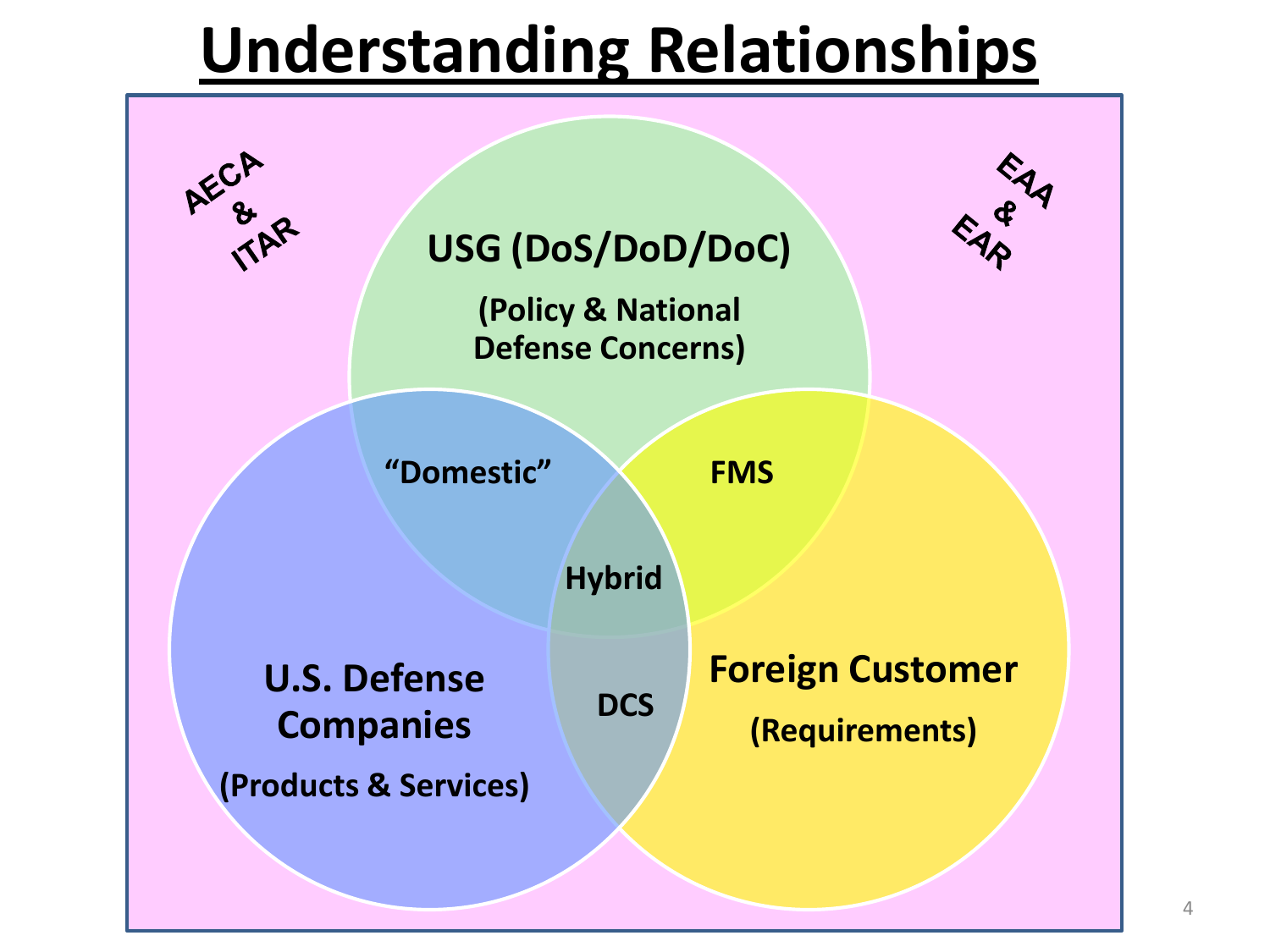# **FMS or DCS or Hybrid?**

- Situational dependent
- Considerations;
	- U.S. national security policy concerns
	- Releasability & technology transfer
	- Support for COCOM requirements
	- Interoperability with allies & coalition partners
	- Availability, production & delivery schedules
	- Risk
	- Cost and financing (source of funds)
- Customer's requirements, needs and desires

#### **Industry is ready to chosen either modality of sale**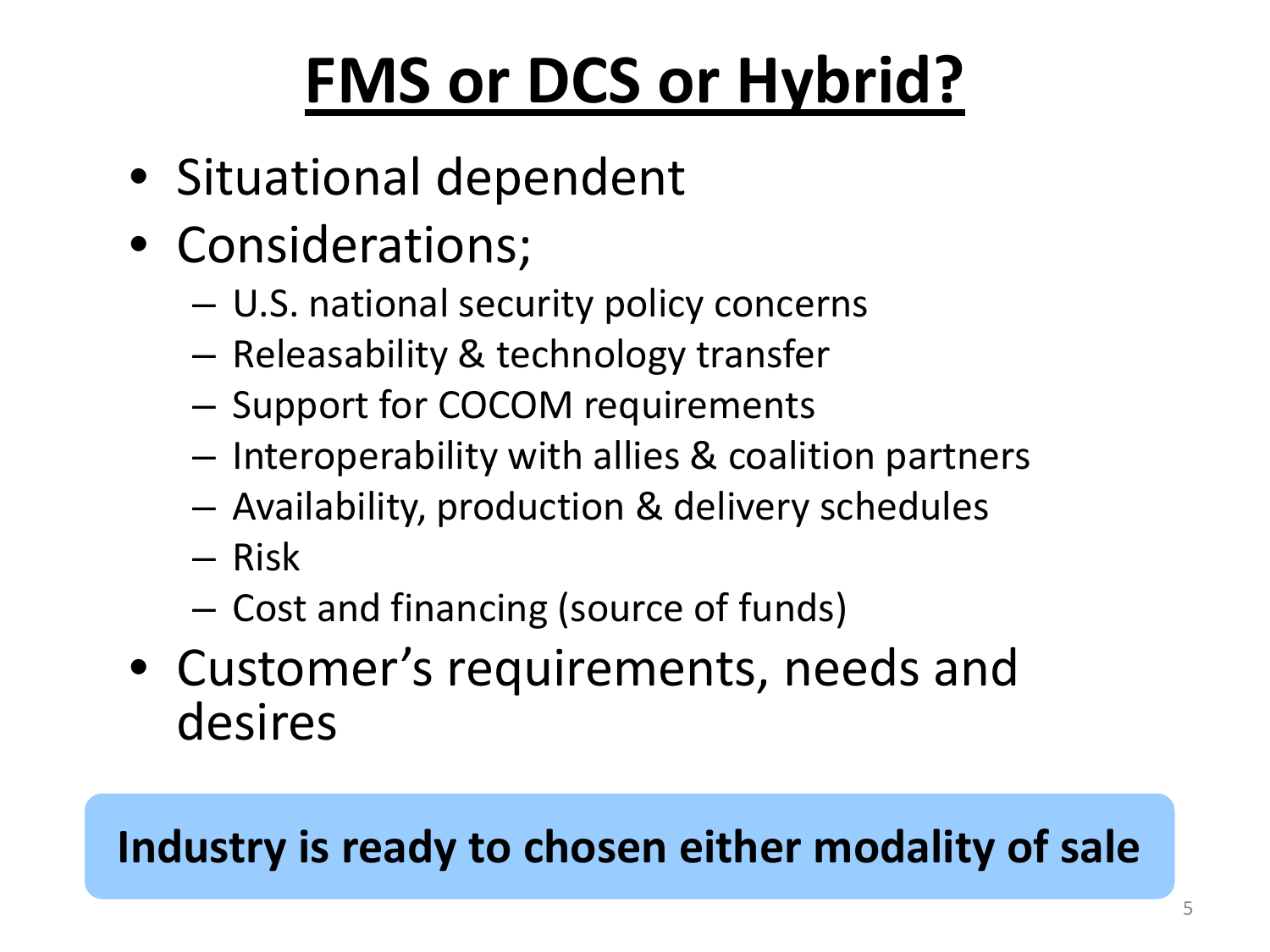# **Considering the Customer**

- Both the FMS system and DCS sales can oversell & upsell.
- Both FMS and DCS are losing sales to the foreign 90% solution.
- Many foreign customers do not need, cannot absorb or effectively use the full up systems that the U.S. offers.
- Life-cycle maintenance and logistics support requirements may determine if FMS, DCS or foreign alternative is preferred.
- FMS and DCS result in different cost estimates. Coordination is necessary to avoid customer confusion or displeasure.
- Interoperability is a key factor favoring U.S. products, but USG architecture certification, EUM, retransfer restrictions, ITAR …. sometimes offends allies.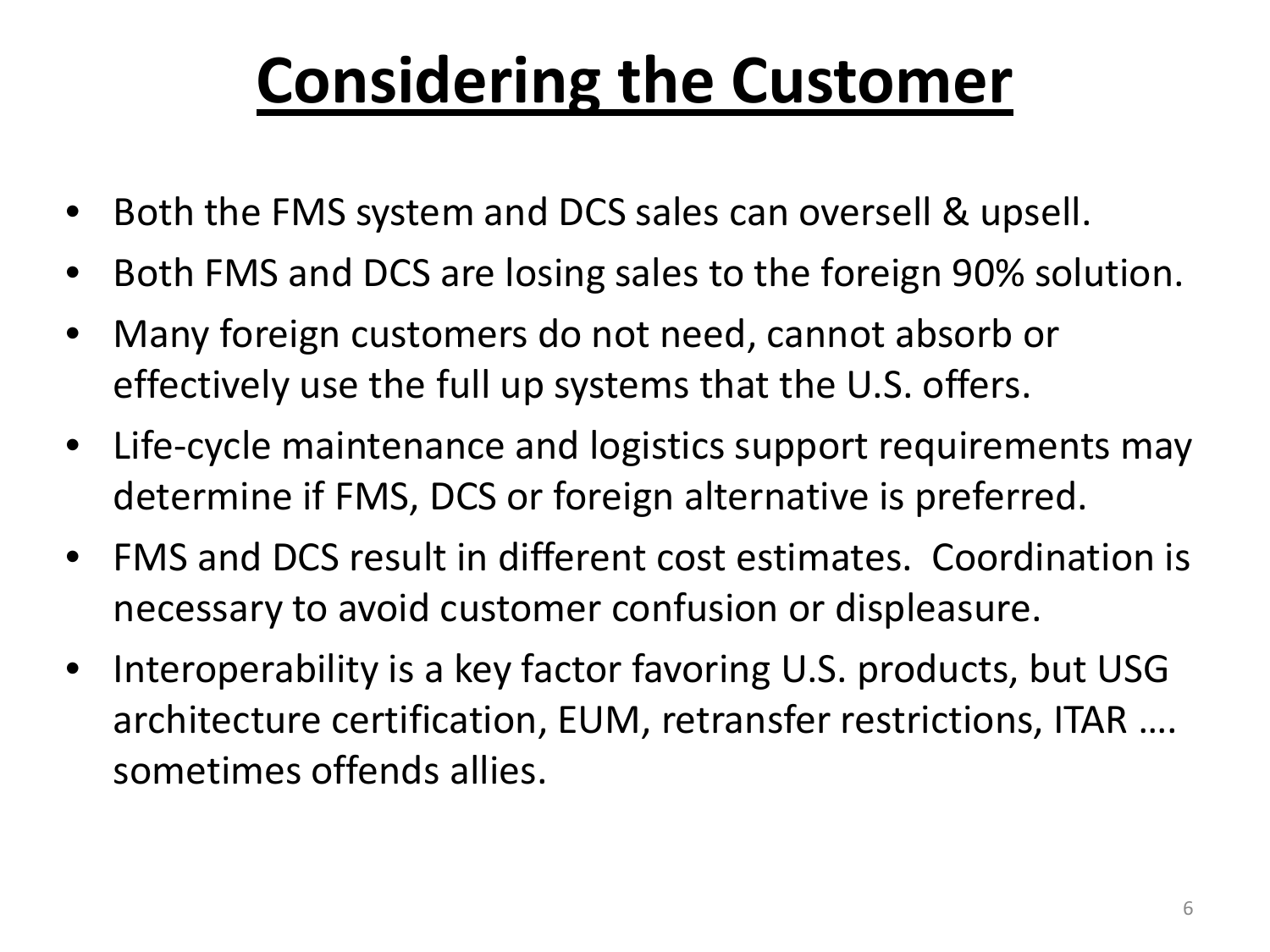#### Disclosure, licensing and notifications are challenging, time consuming and *mandatory*

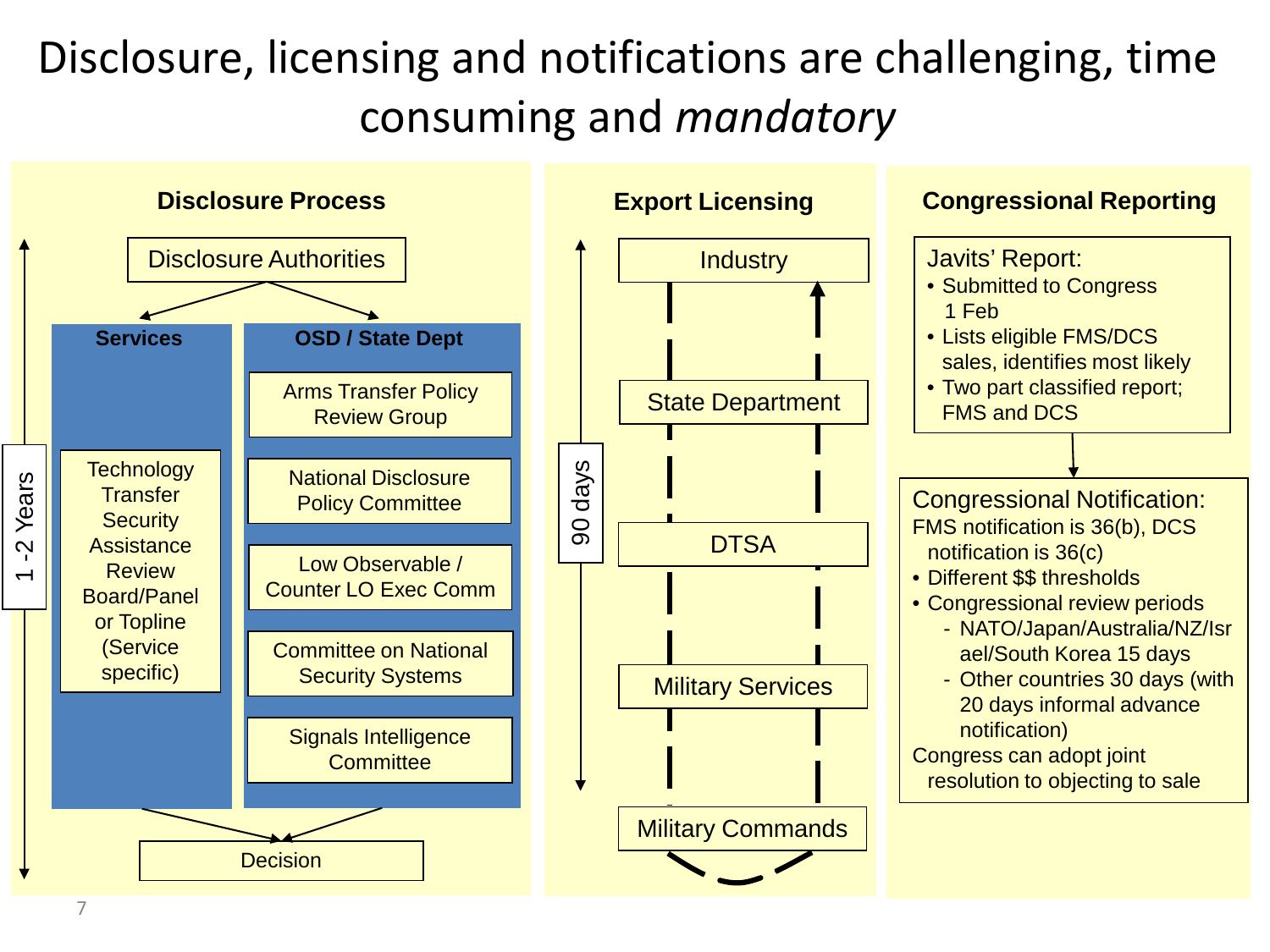### **Country Team**

- Ambassadors and Country Teams are charged with supporting U.S. commercial and defense exports
	- Timely Country Team Assessments (CTA) after receipt of an LOR are critical to success
- The "Office of Defense Cooperation" plays a critical role in supporting FMS and DCS sales:
	- Promoting U.S. products & solutions vice foreign competitors
	- Monitoring local procurement process & USG Advocacy Program
	- Foreign competitor analysis & monitoring improper activities
	- Leveling the playing field for U.S. industry
- The Commercial side of the Embassy is playing an increasing role to the defense sector support.
- Industry welcomes every opportunity to meet with Embassy Officials on our programs and sales campaigns

#### **COCOM and CT Assessment Key to Defense Sales** <sup>8</sup>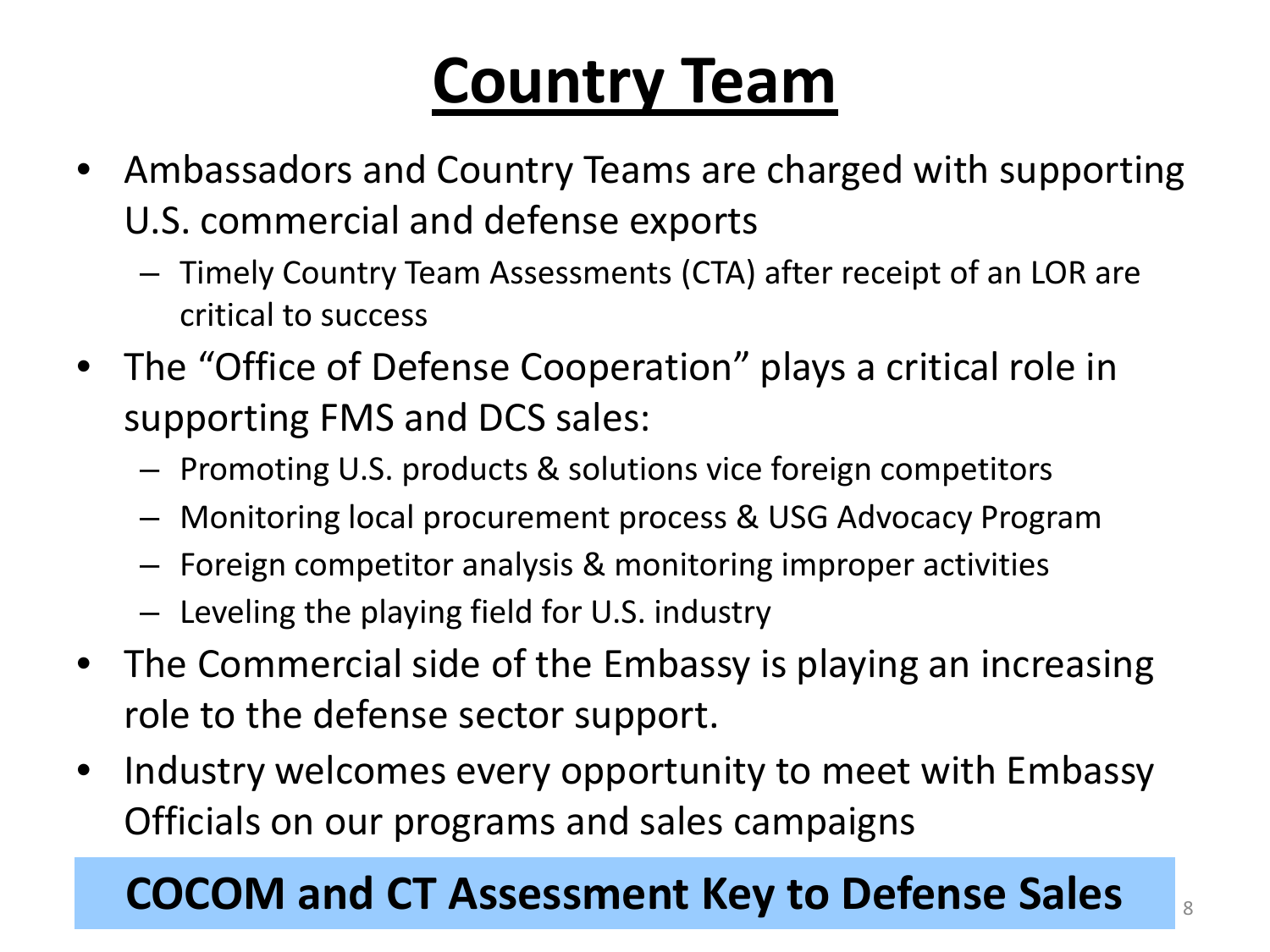### **To Remain Relevant, We Must…**

- Collaborate and cooperate
- Realize foreign customers now have alternatives
- Be realistic with the customers; understand their culture
- Understand the customers' requirements
- Understand the importance to U.S. National Security Interests
- Recognize that asymmetric warfare requires continual assessment of alternatives
- Provide greater acuity from a globalized industrial base
- Understand mutual economic benefits accrue and can be shared
- Maintain our technical and sustainment superiority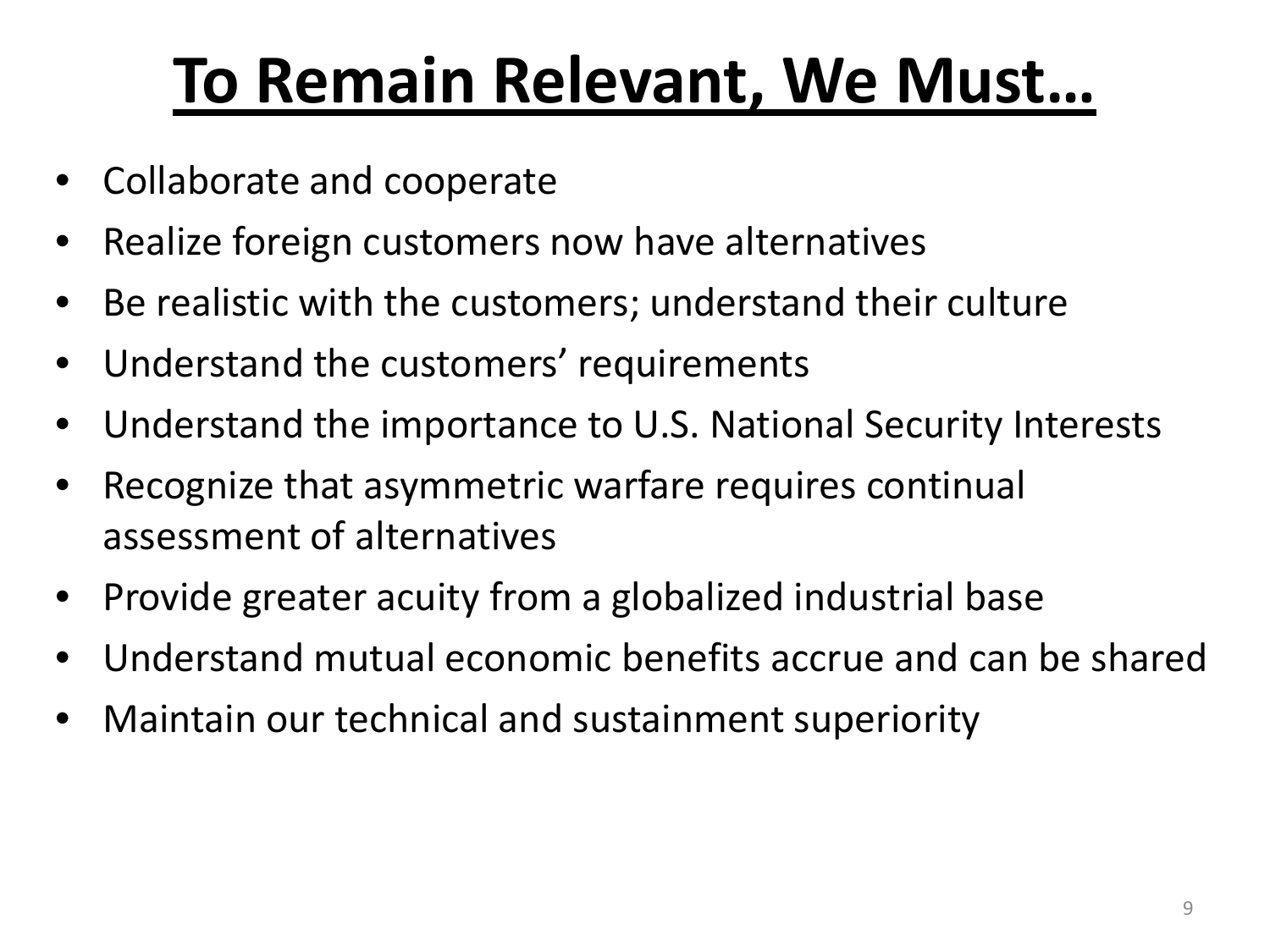# **Culture, Customs & Language**

- A challenge for all of us and critical to understand.
- How industry deals with it:
	- Experienced staff
	- Consultants
	- Interpreters
	- On-line services
	- Training
- Understand that "yes" is not always "yes"
- Show interest and be open to new ways
- Good manners go a long way

#### **It's all about Relationships**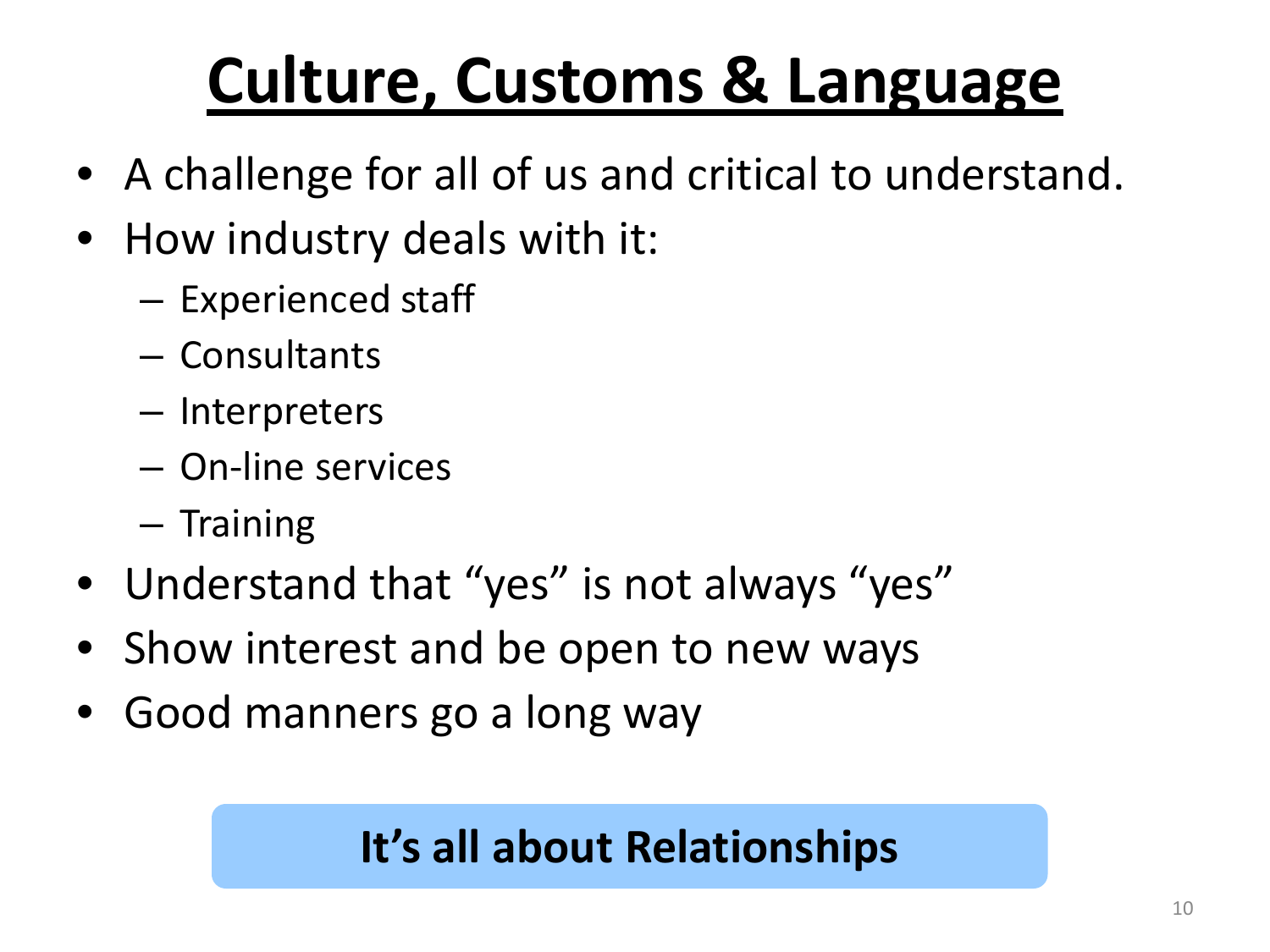# **Ethics and Compliance**

- Defense trade is a highly regulated industry: State, Defense, Commerce, Justice, Customs, ATF, FBI, CIA, NSA, NRO, etc.
- Key laws and regulations
	- The Foreign Corrupt Practices Act (FCPA) dictates behavior by U.S. firms and their agents and representatives
	- Proper engagement with USG personnel (gifts, gratuities, etc)
	- Truth in Negotiations Act (TINA) gives USG means to fair and reasonable price
	- Export and Import Compliance (ITAR and EAR)
- Joint responsibility by USG and Industry to get it right
- Industry collaborates and shares Best Business Practices
	- Working Groups; Annual Ethics Conferences
- Ensuring effective compliance requires extensive & expensive due diligence and training

#### **Taken very seriously by U.S. Defense Industry!**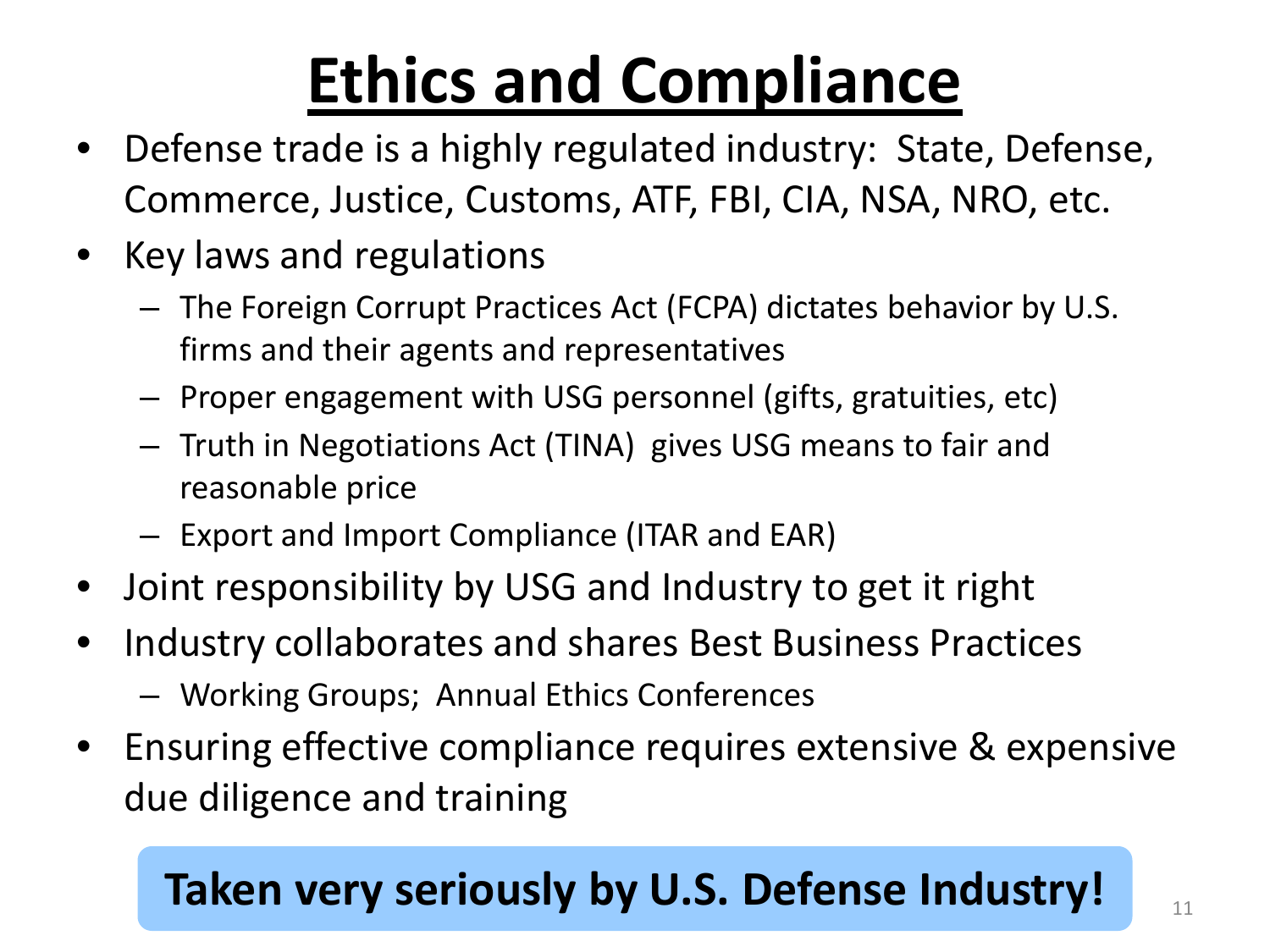# **Take Away**

- **Defense Exports** -- necessary to support U.S. National Interests
- **Relationships , Collaboration, and Cooperation** -- critical to success
- **Teamwork and alignment** -- key to support our common goals and objectives
- **FMS, DCS, or Hybrid sale** -- Industry supports the method that best meets our collective interests and requirements
- **USG Advocacy** -- important to successful sales Campaigns
- **Export Reform** -- will improve competitiveness and USG sales
- **Ethics and Export Compliance** -- everyone's responsibility

#### **International Sales is a Team Sport!**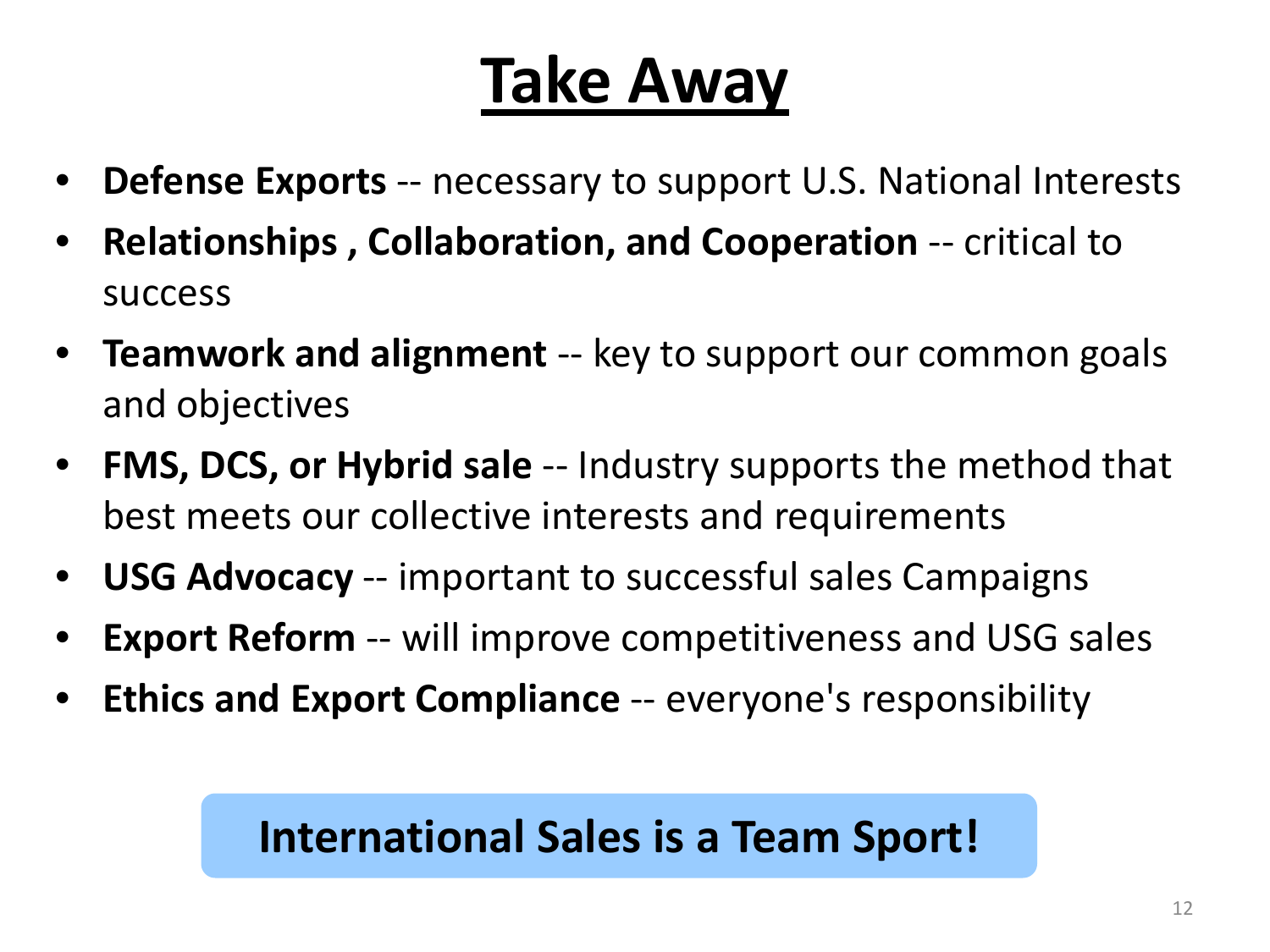# **BACK-UPS**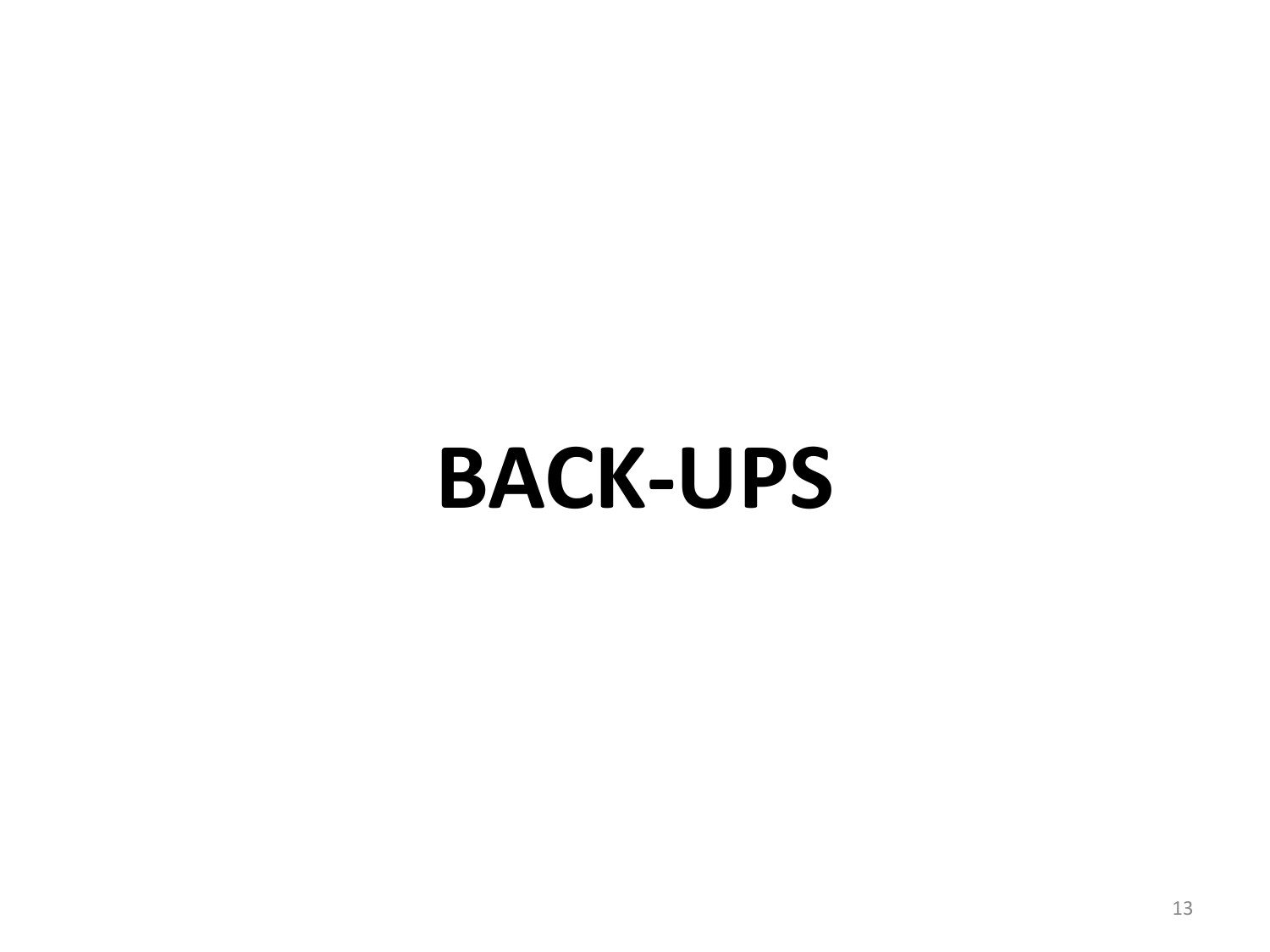

# **ALESA's Objectives**

- **Industry/Government Cooperation -** Encourage increased cooperation between the USG and the U.S. defense industry on defense trade issues.
- **Support for Defense Exports -** Improve government and public understanding of the importance of defense exports to the U.S. defense industrial base and economy. Discourage legislation and regulations that unduly restrict U.S. sales of defense equipment.
- **Defense Export Policy Statement -** Encourage the Administration to continue to highlight the contributions of defense exports to national economic strength as well as foreign policy and national security goals.
- **Security Assistance -** Press for adequate levels of security assistance.
- **Technology Transfer -** Encourage greater realism and efficiency in the implementation of regulations on technology transfer, especially the export license review process.
- **International Defense Cooperation -** Promote arms cooperation programs with NATO and other allied countries that mutually benefit all participants in the program.
- **Offsets -** Oppose unilateral controls on offset practices. Secure private sector involvement in negotiations or rule making affecting offset practices.
- **Export Finance/Commercial Sales -** Explore ways to improve support by commercial banks for military exports. Preserve the ability of the defense industry to use FMS Ioan/credit funders for direct sales without undue restrictions.
- **Corporate Specific Issues -** Assist corporate members in identifying and obtaining access to government decision makers involved in defense export issues.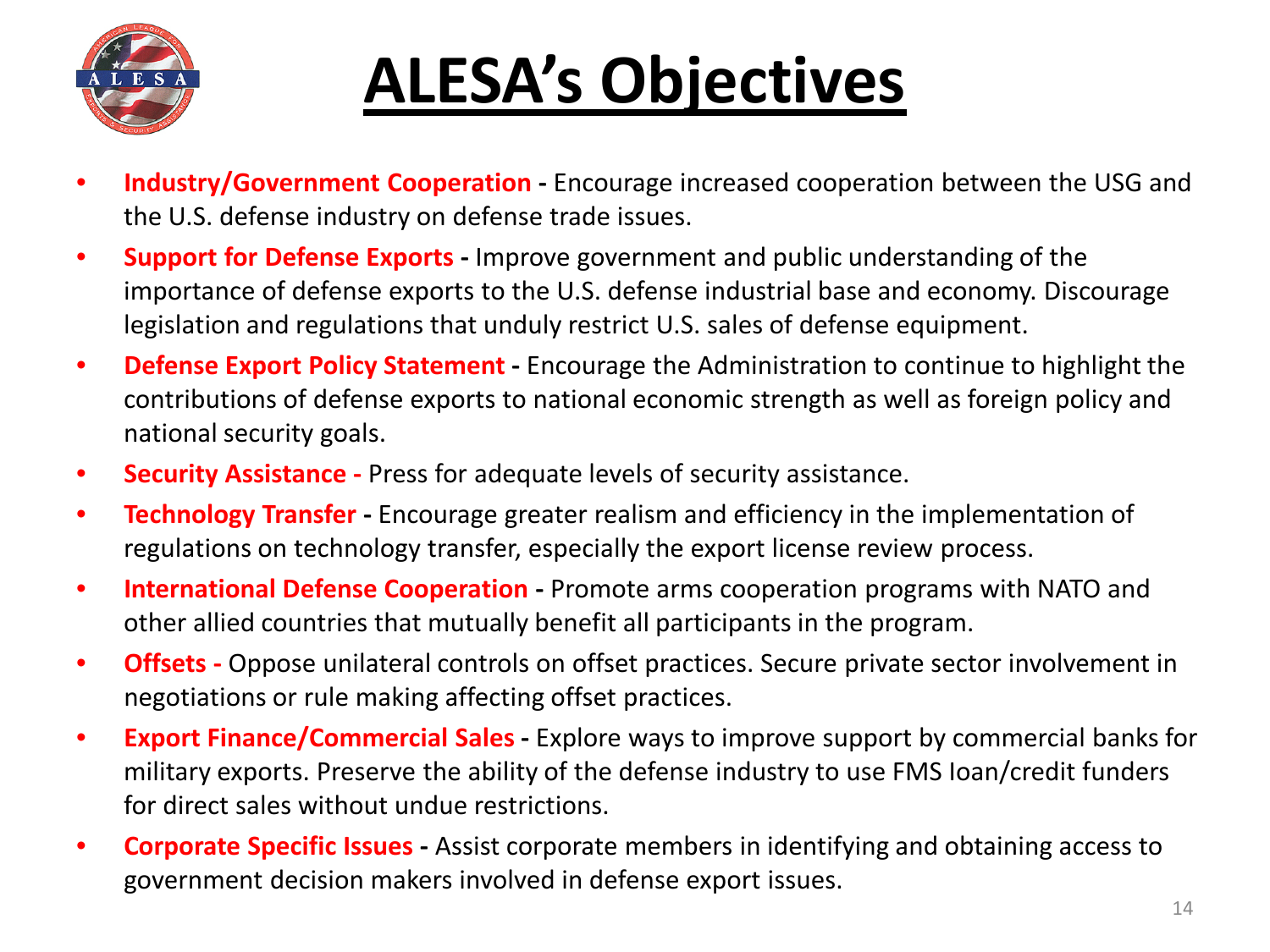# **ALESA Role with the Combatant Commanders**

- ALESA has established an excellent working relationship with PACOM and seeks to engage other COCOMS and their Political Advisors (POLADS).
- ALESA has made industry presentations to the past three PACOM ODC conferences.
- PACOM has established 5 focus groups—India, DPRK, Allies & Partners, and Transnational Threats to look long term at issues and carve out strategic goals
	- ALESA members met the India Focus Group to talk about industry's India challenges, opportunities, and observations
	- The meeting discussed bilateral issues such as end use monitoring agreement, COMSEC MOUs, and other legal steps and procedural steps that are prerequisites for FMS and DCS sales to India
- This is an excellent example of industry working with DoD to address how to best meet both COCOM & customer theater  $requirements$   $15$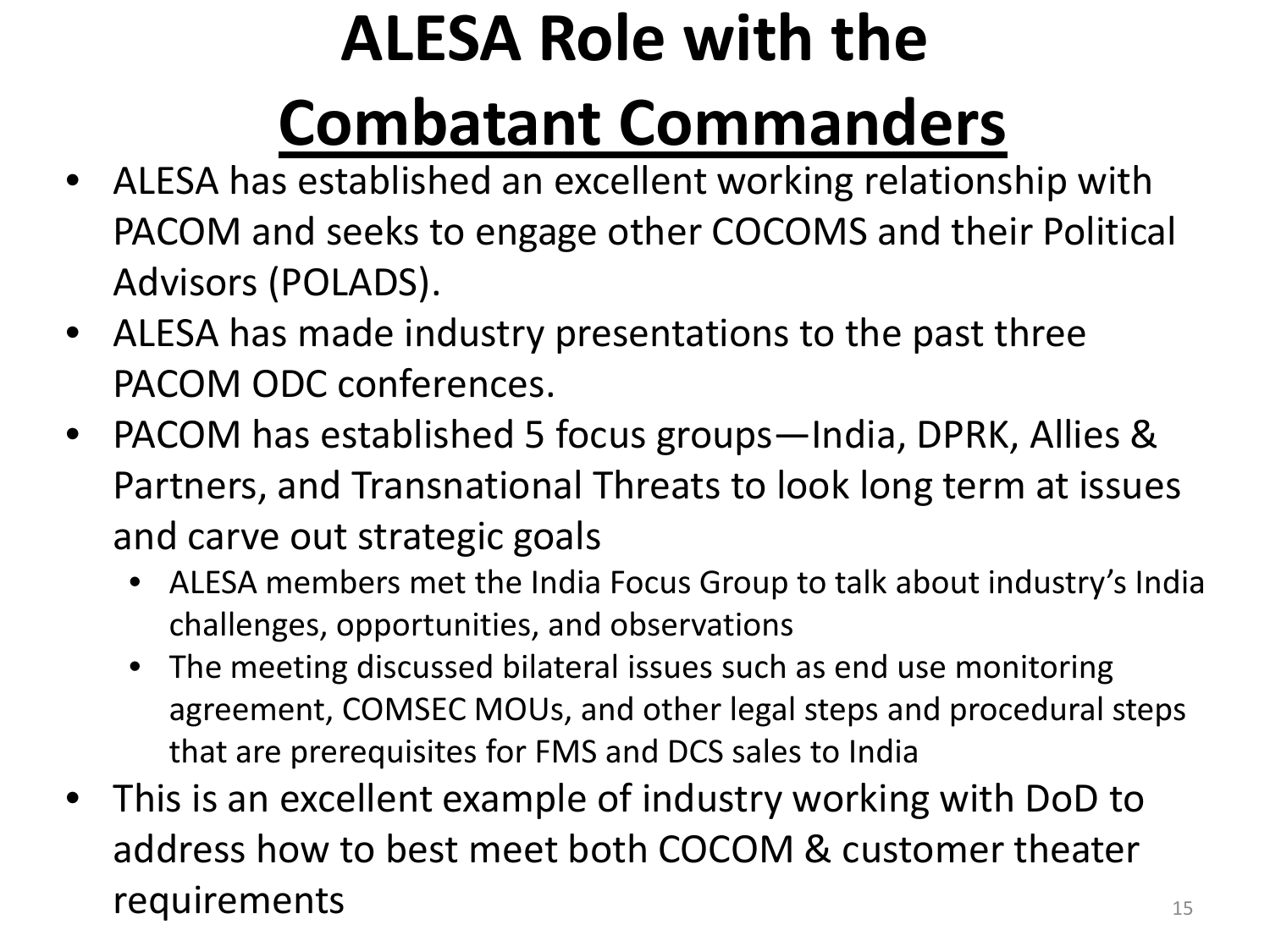### **References on Relations w/ U.S. Industry**

- **DoS:** SECSTATE Message, 180317Z February 1995. Subject: "Conventional Arms Transfer Policy".
- **DoD:**
	- OSD Memorandum, 5 May 1999. Subject: "Department of Defense Policy for Relations with U.S. Industry in Sales of Defense Articles and Services to Foreign Governments".
	- SAMM, Section C2.5.7, "SCO and Industry Interface Policy and Guidelines".
	- DISAM's "The Management of Security Assistance", Section 4.
- **DoC:** Advocacy Office

[www.export.gov/advocacy/index.html](http://www.export.gov/advocacy/index.html)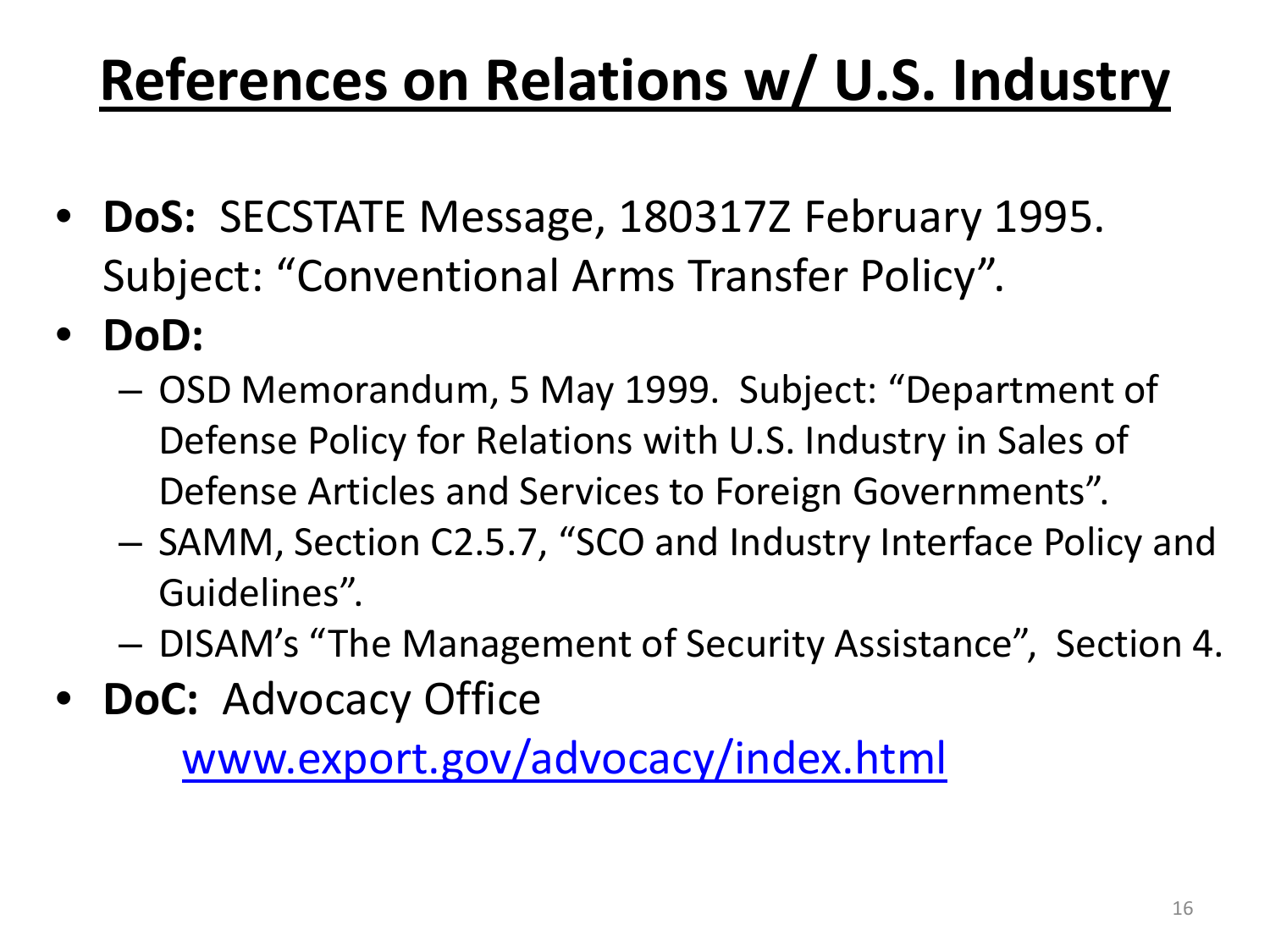# **Industry Example Ethics and Compliance Training**

*Policies and Procedures on Ethical Business Conduct*

**[POL 2: Ethical Business Conduct Policy](http://www.boeing.com/companyoffices/aboutus/ethics/pol2.pdf)**

**[PRO 3: Ethical Business Conduct Program Procedure](http://www.boeing.com/companyoffices/aboutus/ethics/pro3.pdf)**

**[PRO 4: Proper Marketing Practices Procedure](http://www.boeing.com/companyoffices/aboutus/ethics/pro4.pdf)**

**[PRO 5: Proper Marketing Practices: Marketing to the U.S. Government Sector](http://www.boeing.com/companyoffices/aboutus/ethics/pro5.pdf)  [Procedure](http://www.boeing.com/companyoffices/aboutus/ethics/pro5.pdf)**

**[PRO 6: Offering Business Courtesies Procedure](http://www.boeing.com/companyoffices/aboutus/ethics/pro6.pdf)**

**[PRO 7: Conflict of Interest Procedure](http://www.boeing.com/companyoffices/aboutus/ethics/pro7.pdf)**

**[PRO 8: Acceptance of Business Courtesies Procedure](http://www.boeing.com/companyoffices/aboutus/ethics/pro8.pdf)**

**[PRO 9: Proper Relationship With Suppliers Procedure](http://www.boeing.com/companyoffices/aboutus/ethics/pro9.pdf)**

**[PRO 10: Proper Use of Company, Customer, and Supplier Resources Procedure](http://www.boeing.com/companyoffices/aboutus/ethics/pro10.pdf)**

**[PRO 11: Former U.S. Government Employees -](http://www.boeing.com/companyoffices/aboutus/ethics/pro11.pdf) Conflict of Interest Procedure**

**[PRO 12: Buying and Selling Securities -](http://www.boeing.com/companyoffices/aboutus/ethics/pro12.pdf) [Insider Trading Procedure](http://www.boeing.com/companyoffices/aboutus/ethics/pro12.pdf)**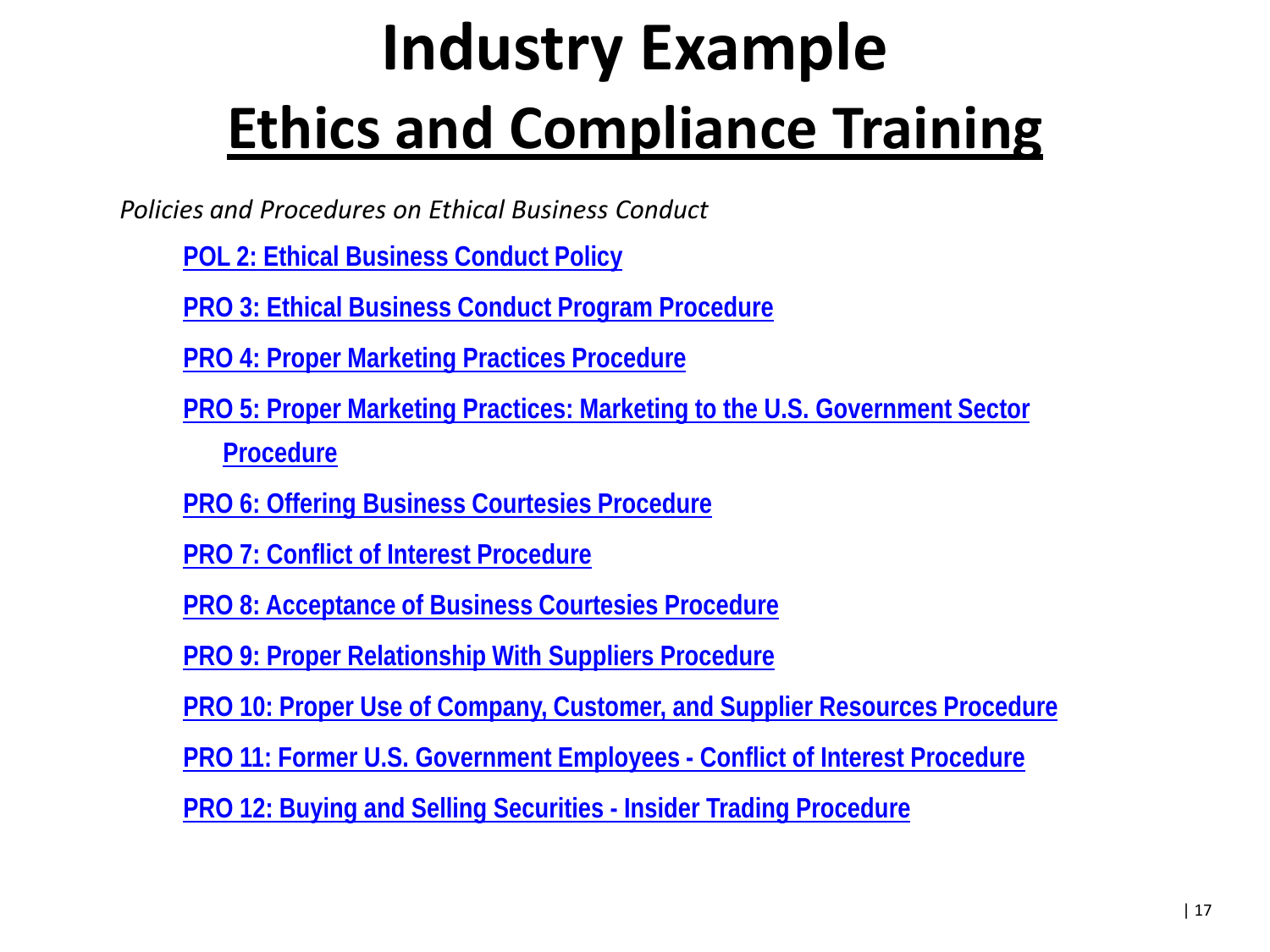### **Questions & Discussion**



<http://www.alesa.org/>

For further information or to contact an ALESA member company please contact:

> Mr. Toby Roth Executive Vice President, ALESA [tobyroth@mindspring.com](mailto:toby.roth@mindspring.com)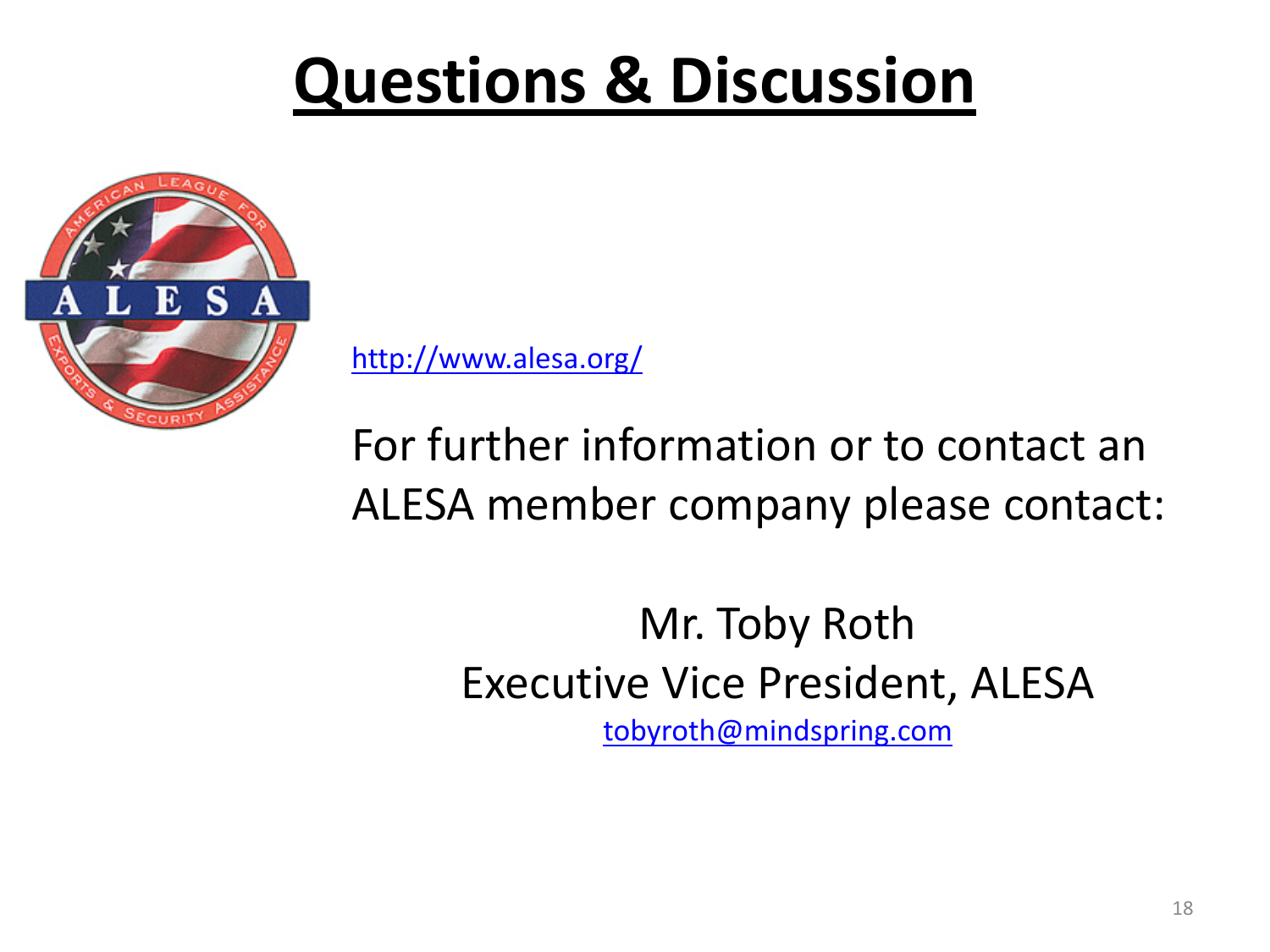### **Some Key Perspectives**

- We need each other's **help and cooperation** to support our common goals and objectives for Coalition Partners, Interoperability, and sustaining the U.S. industrial base.
- Whether it is FMS or DCS or Hybrid, **both industry and government have roles and responsibilities** critical to exporting U.S. defense articles and services.
- We have different access and lines of communications with our foreign customers/partners, with neither of us having a complete picture. **The sharing of information is critical!**
- **Our international sales base is in jeopardy** as we become more protective and intrusive into other countries' sovereignty. This presents a challenge that requires speaking with one voice.
- We recognize that there are distinct (and necessary) lines of debarkation between U.S. Government and U.S. defense industry personnel, but those are **the rules that guide us -- not prevent us** – from cooperating and teaming when the outcome is in our mutual best interests.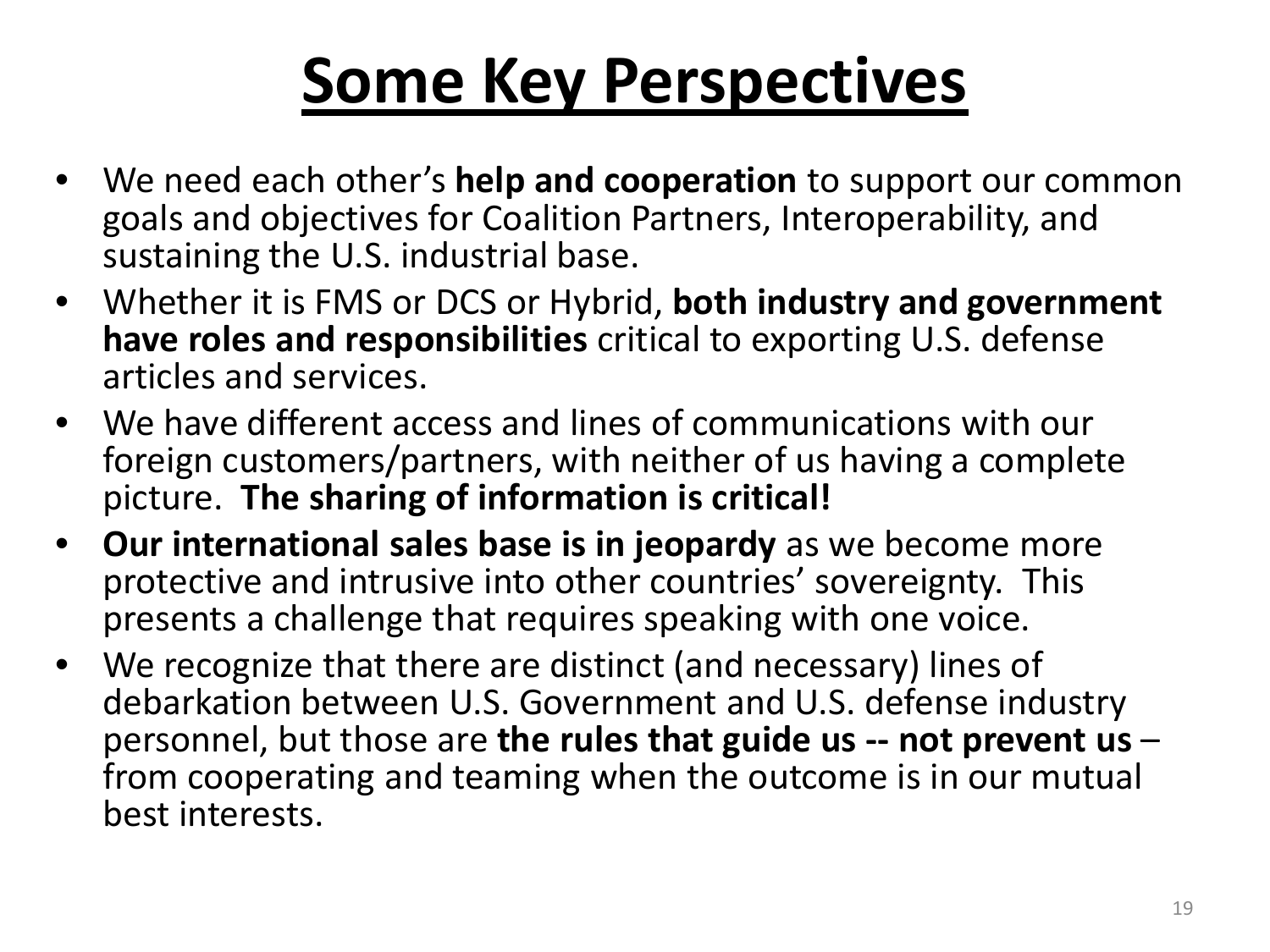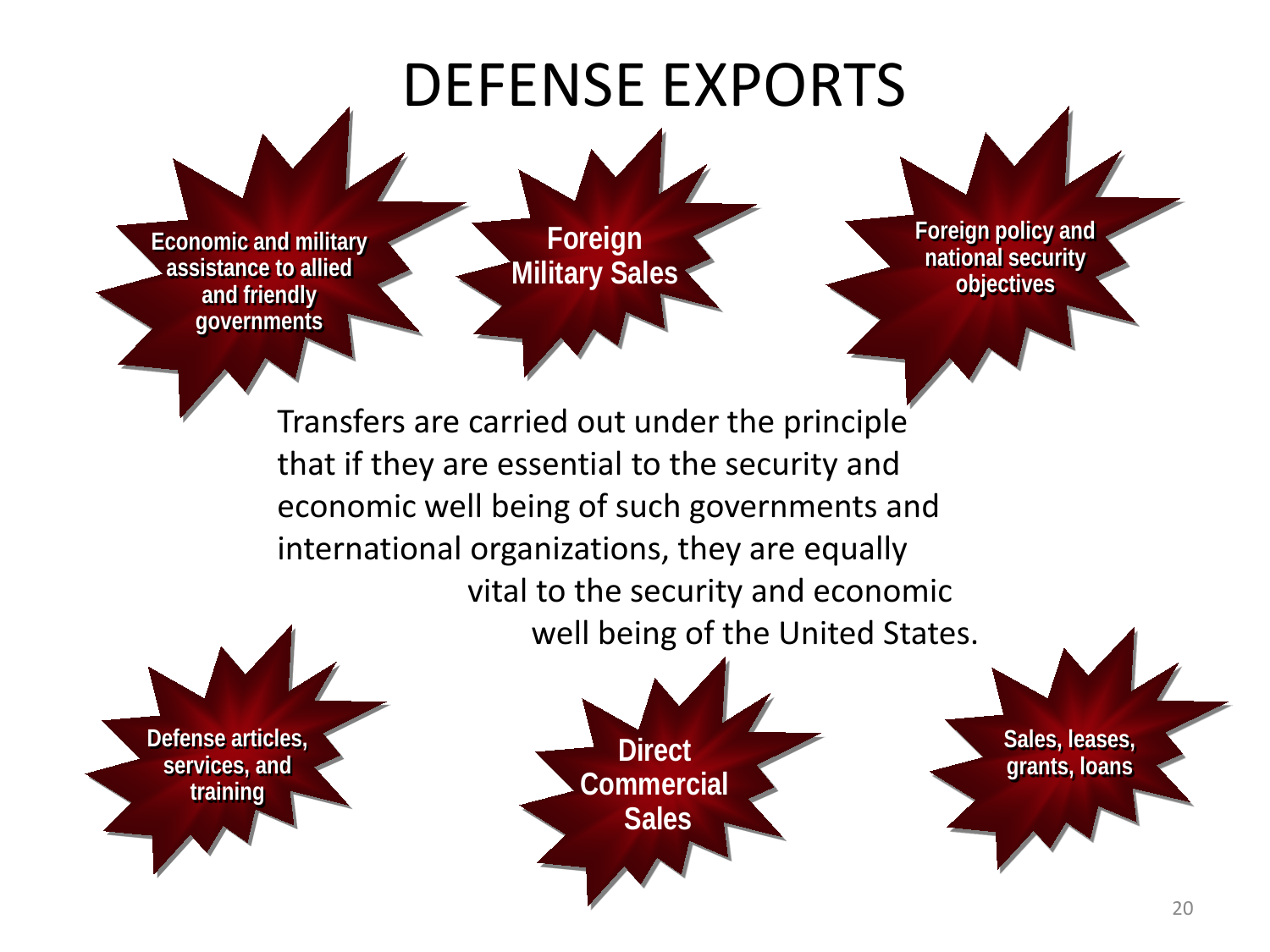# **Defense Exports -- A Team Effort**

- Defense exports are a partnership between the USG & industry
- We have different perspectives, but common areas of interest & concern
	- Giving the U.S. warfighter the very best
	- U.S. National Security considerations
	- Support for COCOM requirements, Allies, & Coalition Partners
	- Maintaining the U.S. industrial base
		- Offsetting production costs with exports
		- Keeping production lines open when domestic demand is insufficient
- Keeping U.S. defense exports competitive requires USG support
- Foreign governments support their national defense industries. So does the USG -- but with far greater restrictions and rules.

#### **Collectively, we need to be able to respond to a foreign request for U.S. defense articles and/or services**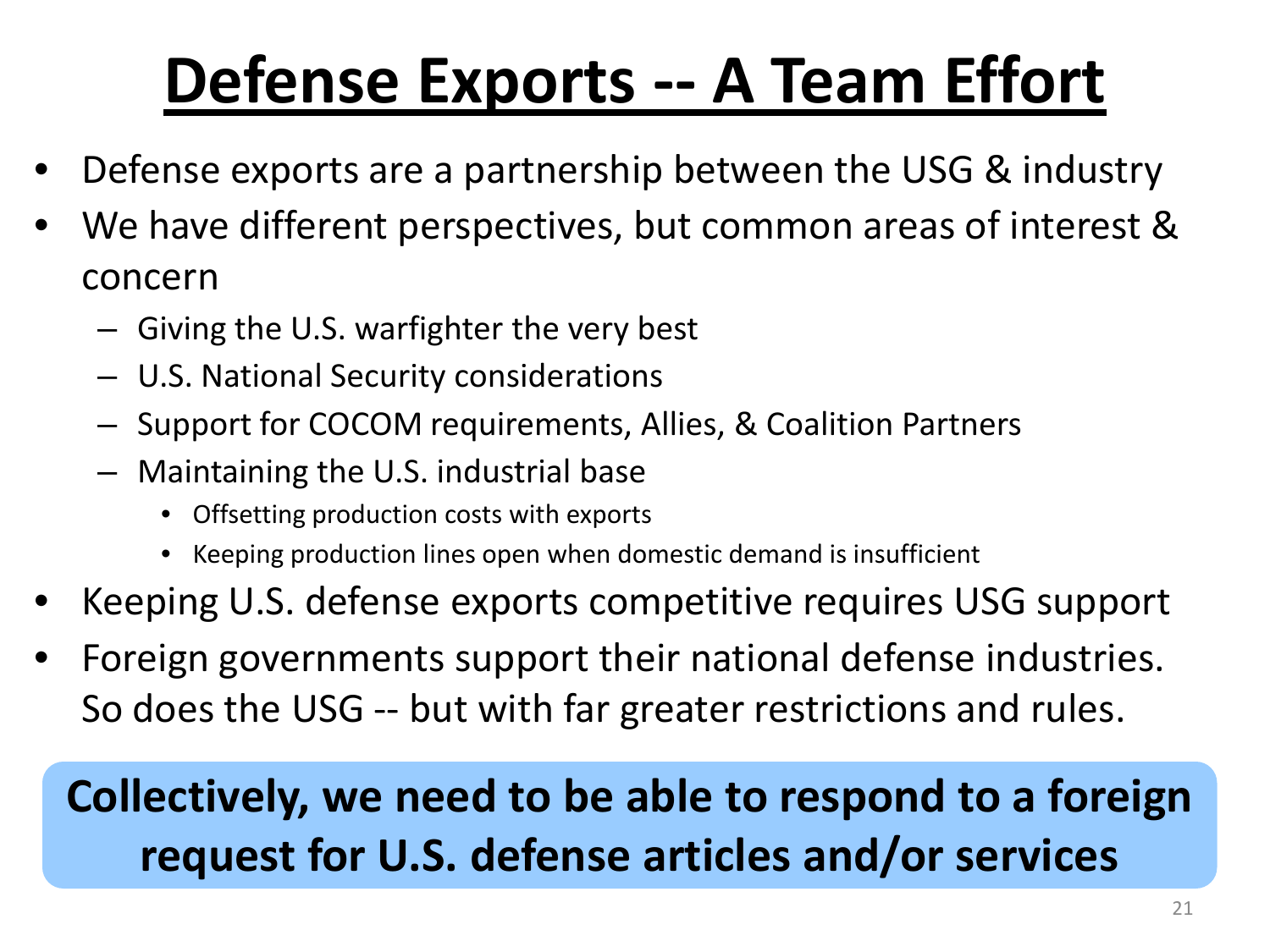# **USG Advocacy**

- USG agencies, Embassies, and "ODC/SAO" personnel can advocate for a specific U.S. product or service. When there are two or more potential U.S. providers, advocacy can be for a U.S. solution without specific reference to U.S. players.
- The Country Team can monitor a foreign procurement to ensure that the host country adheres to its own procurement procedures and to detect any improper conduct on the part of U.S. or foreign bidders.
- If the host country or a bidder acts improperly, the Embassy can "blow the whistle" and seek redress or a new bid.
- Ambassadors, ODC Chiefs, and Attachés play critical and professional roles in supporting U.S. defense exports.

#### **Advocacy makes a difference and is much appreciated by U.S. Industry**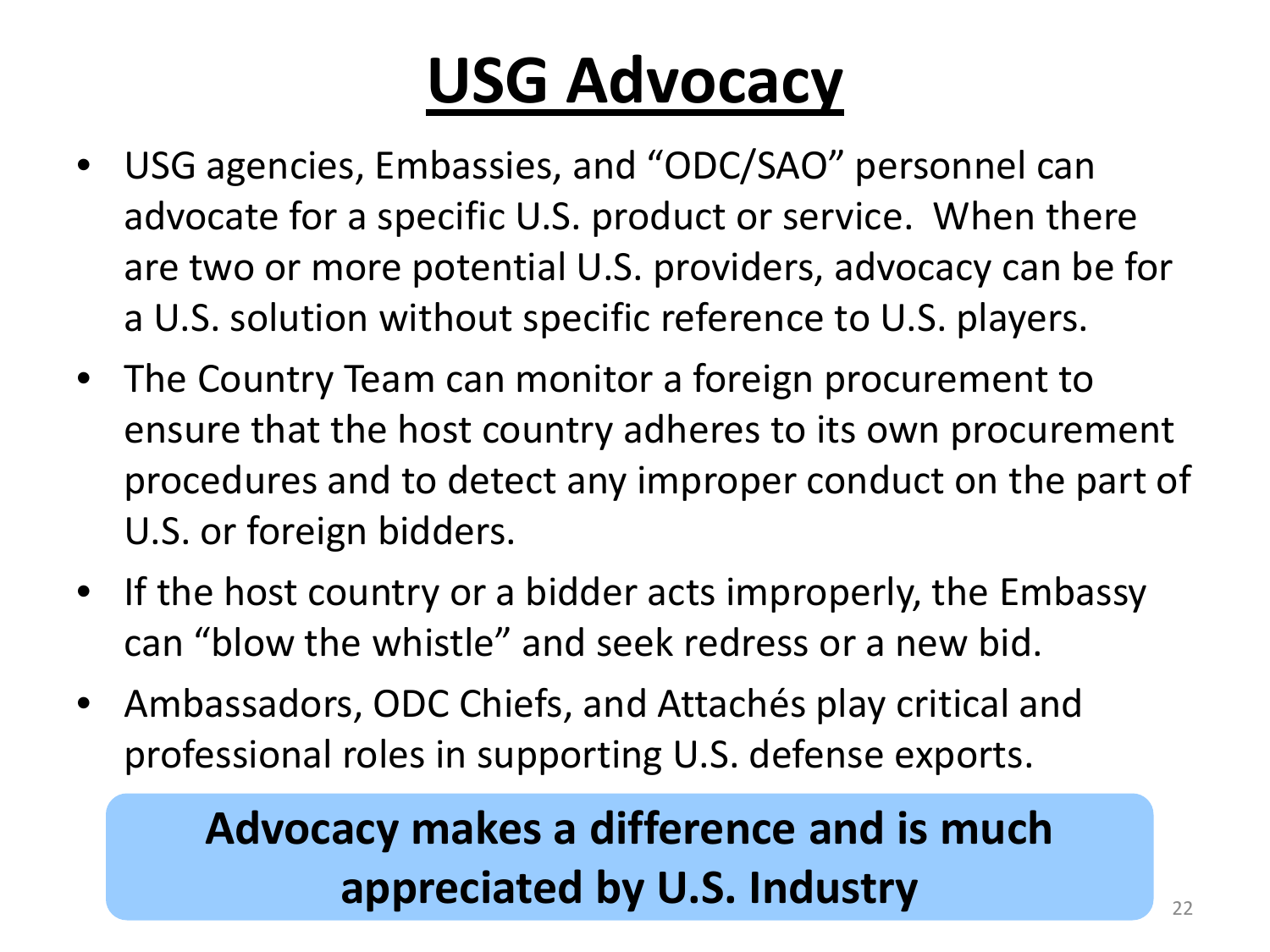### **Export Reform is a Critical Issue**

**Elements of improvements for export licensing & ITAR Reform;**

- Provide a level playing field for international competitions
- Technology transfer with allies & trusted partners
- Speed, efficiency, and consistency of export approvals
- Ability to export at same levels as foreign competitors
- Consistency in license provisos and Commodity Jurisdiction rulings
- Munitions List update (post-Cold War realities, international availability & Globalization)